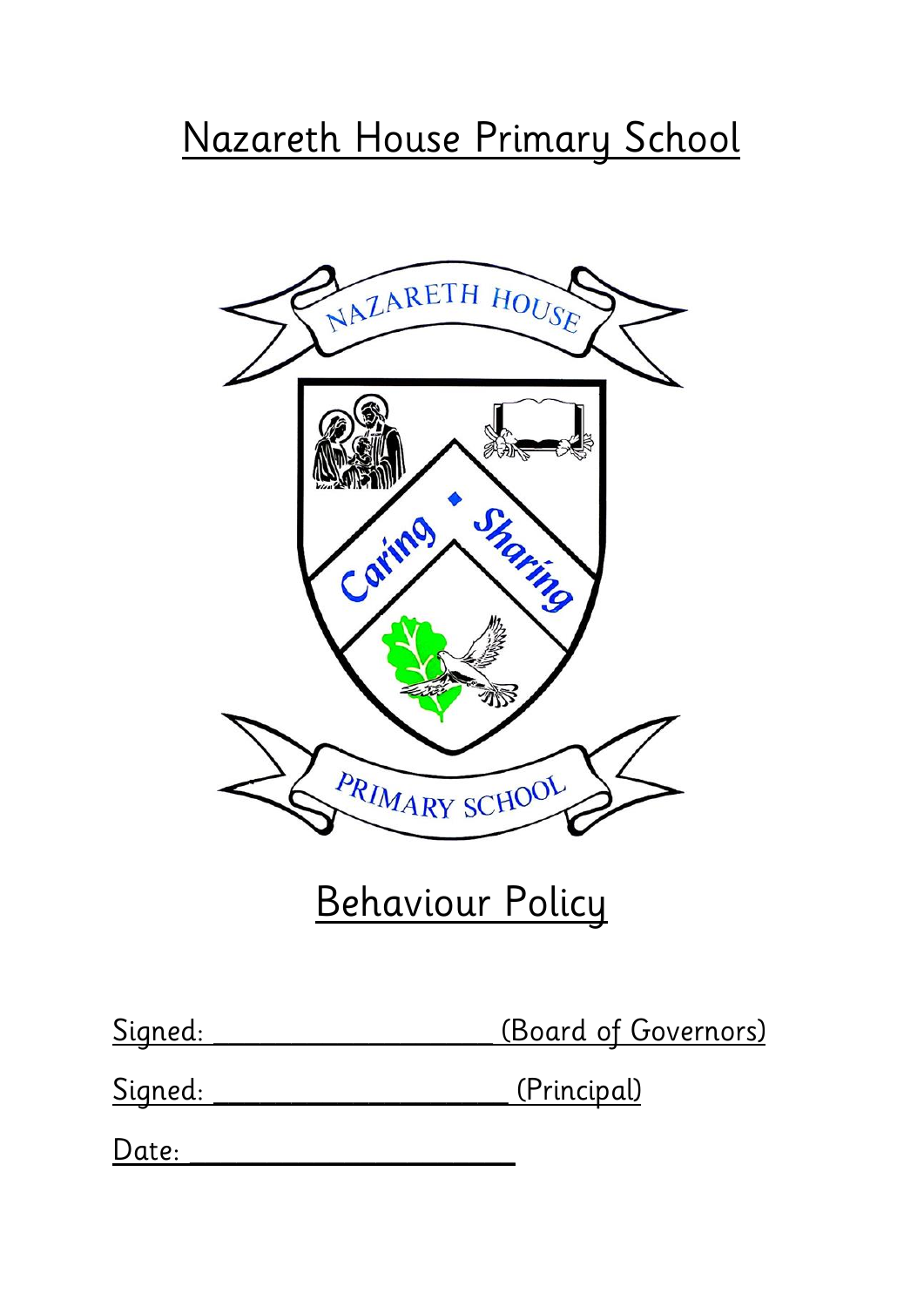## **Mission Statement**

Nazareth House Primary School is a Catholic school, committed to upholding the legitimate rights of children, teachers and parents. The staff will aim, at all times, to create a safe climate so that learning and teaching can occur within relationships of mutual valuing and respect. We believe education should provide for and equip children with skills and values necessary to make a positive contribution in a changing world. Nazareth House Primary School wants children to be self-motivated and to be at peace with themselves, others and the world. To achieve these aspirations, the school requires the help, commitment and co-operation of children, parents, staff, governors and the wider community.

#### **Aims**

- To create an environment which encourages and reinforces good behaviour.
- To define acceptable standards of behaviour.
- To encourage consistency of response to both positive and negative behaviour.
- To promote self-esteem, self-discipline and positive relationships.
- To ensure that the school's expectations and strategies are widely known and understood.
- To encourage the involvement of both home and school in the implementation of this policy.

#### RIGHTS AND RESPONSIBILITIES

Parents, teachers and pupils need to work in partnership to ensure that positive behaviour is what is expected in Nazareth House Primary School. All concerned have rights and responsibilities and we need to clarify what is expected from each group.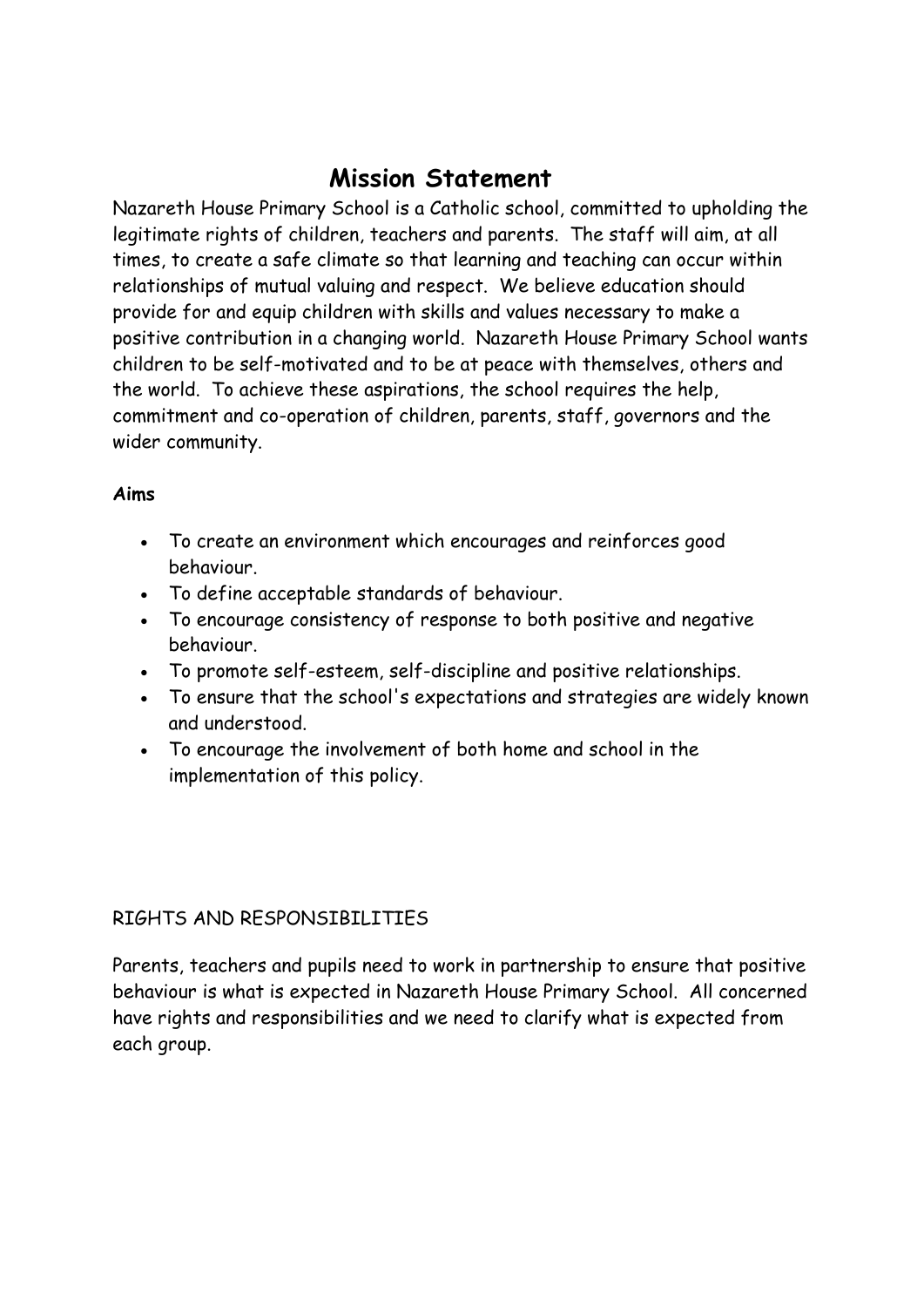#### PUPILS HAVE A RIGHT TO:

Be listened to and valued as members of the school community;

• To receive help when needed, whether with their school work or personal concerns;

- Be treated fairly, consistently and with respect;
- Be taught in a safe and caring environment;
- Experience a broad and balanced curriculum;
- To have any special learning needs identified and met.

#### PUPILS HAVE A RESPONSIBILITY TO:

- Be punctual, attend school regularly and have suitable equipment;
- Contribute to the creation of classroom/school rules;
- Respect the opinions of others;
- Respect the rights of others;
- Co-operate with all adults and children within the school;
- Work as hard as they can in class and seek help if needed;
- Accept ownership for their behaviour and learning.

#### TEACHERS HAVE A RIGHT TO:

- Work in suitable accommodation and have appropriate resources;
- Work in an environment where social conventions are respected;
- Express their views and contribute to school matters;
- Have opportunities for professional development;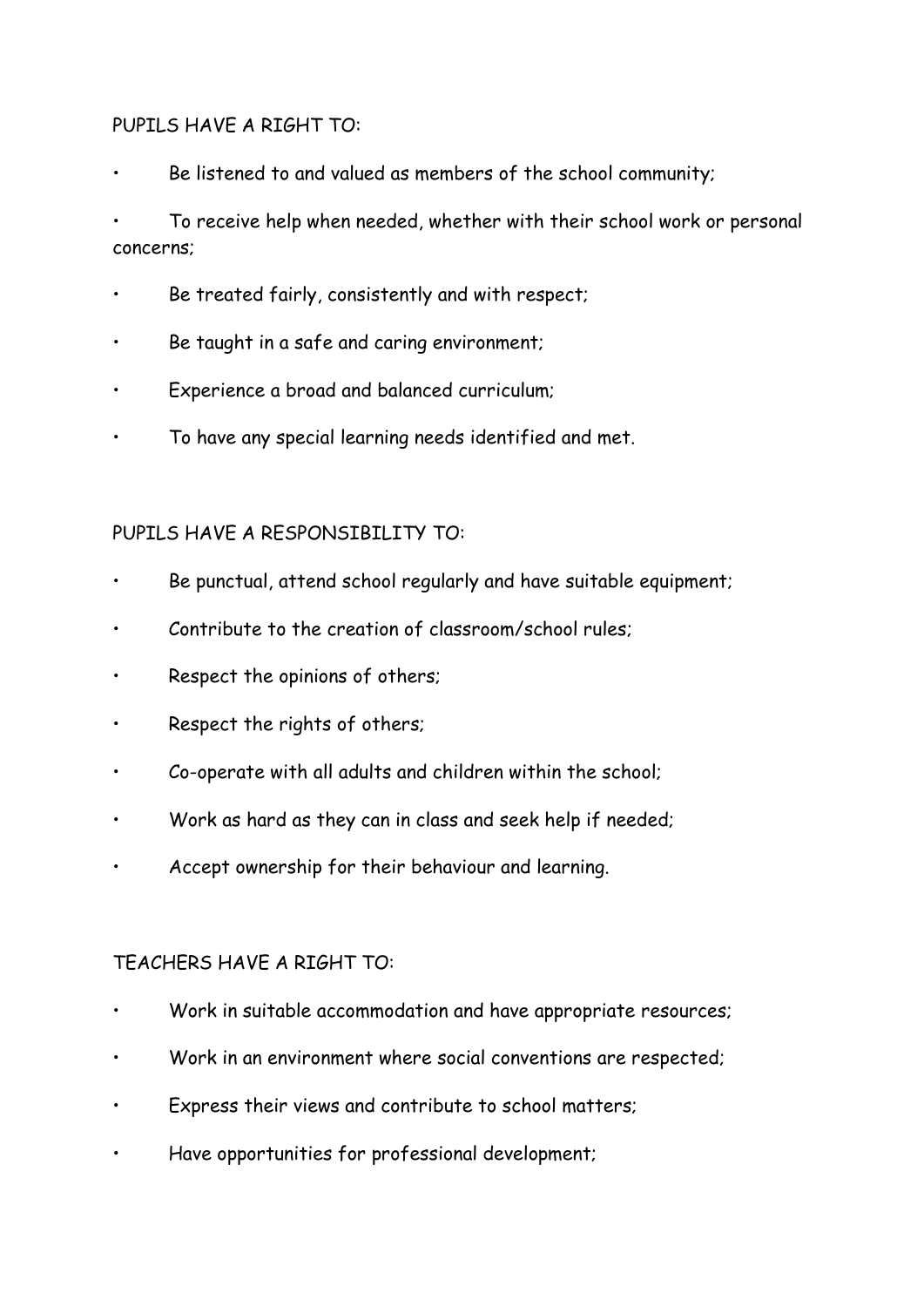• Support and advice from senior colleagues and external agencies

#### TEACHERS HAVE A RESPONSIBILITY TO:

- Behave in a professional manner;
- Listen to pupils and value their contributions;
- Facilitate and contribute to the creation of classroom and school rules;

• Be well prepared for lessons, set work that is appropriate to the pupils' abilities and mark work constructively;

- Expect high standards and acknowledge effort and achievement;
- Be sympathetic to pupils who have difficulties and meet their needs;

• Share with parents any concerns they have about their child's progress and development.

#### PARENTS HAVE A RIGHT TO:

• A broad and balanced curriculum for their child:

• A well-resourced and attractive classroom which is safe and secure for their child to learn in;

- Be informed about their child's progress;
- Be informed about school rules and procedures;
- Have their concerns dealt with sympathetically and efficiently;
- Be informed if the school has any concerns about their child;
- Be informed if their child is ill or has an accident
- Be treated courteously and with respect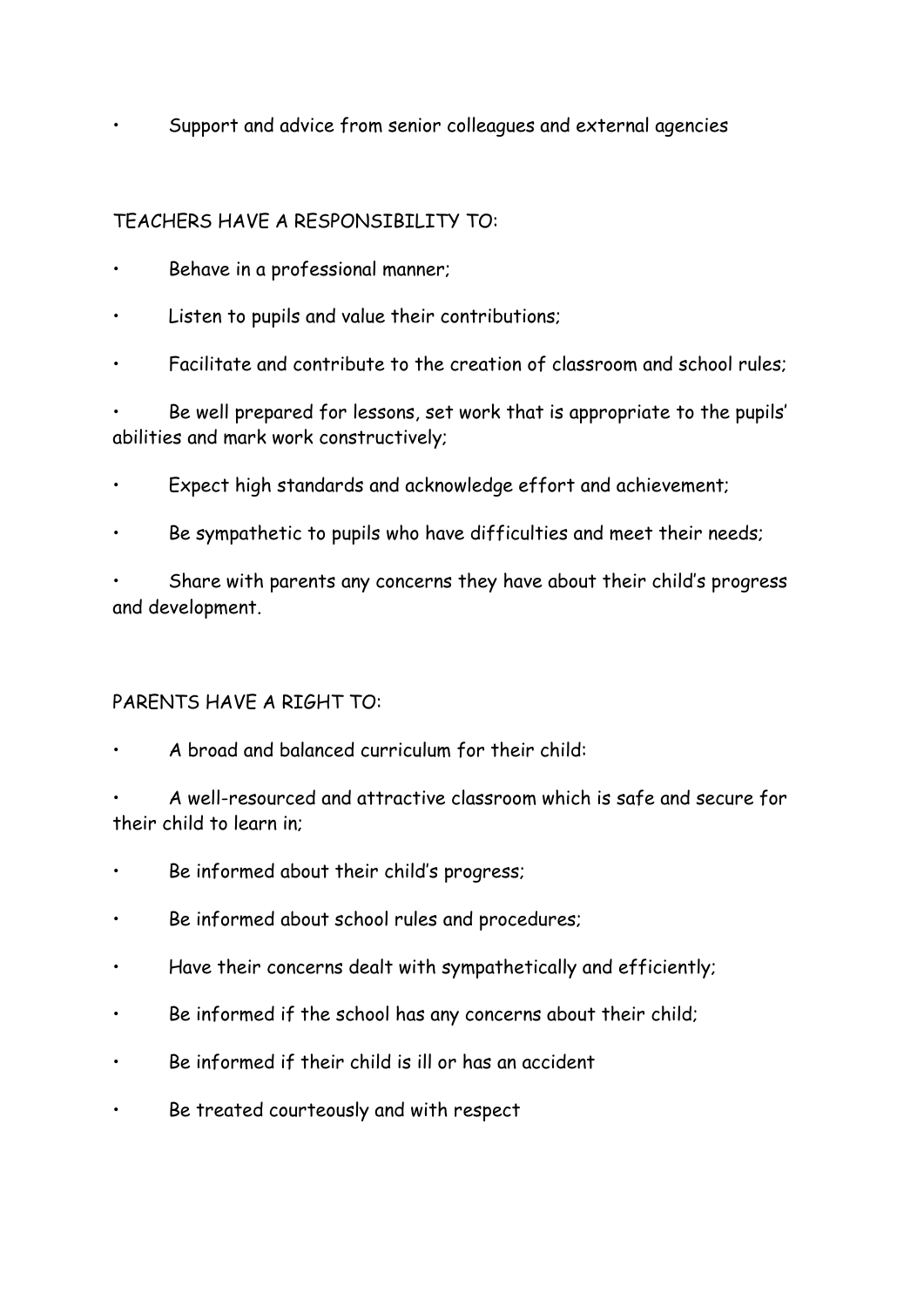#### PARENTS HAVE A RESPONSIBILITY TO:

• Ensure that their child attends regularly and is punctual;

• Ensure that their child has their homework done and has the necessary equipment to participate in all school activities;

• Be aware of the agreed school rules and encourage their child to abide by them;

Show interest in their child's schoolwork;

• Attend any planned meetings with teachers and support all school functions;

Inform the school of any concerns they have about their child's progress and development

• Treat all members of the school community with courtesy and respect.

#### **STANDARDS OF BEHAVIOUR**

In seeking to define acceptable standards of behaviour it is acknowledged that these are goals to be worked towards rather than expectations which are either fulfilled or not. Thus the school has a central role in the children's social and moral development just as it does in their academic development. Just as we measure academic achievement in terms of progress and development over time towards academic goals, so we measure standards of behaviour in terms of the children's developing ability to conform to our behavioural goals. The children bring to school a wide variety of behaviour patterns based on differences in home values, attitudes and parenting skills. At school we must work towards standards of behaviour based on the basic principles of honesty, respect, consideration and responsibility. It follows that acceptable standards of behaviour are those which reflect these principles.

#### **School Ethos**

The adults encountered by the children at school have an important responsibility to model high standards of behaviour, both in their dealings with the children and with each other, as their example has an important influence on the children.

As adults we should aim to: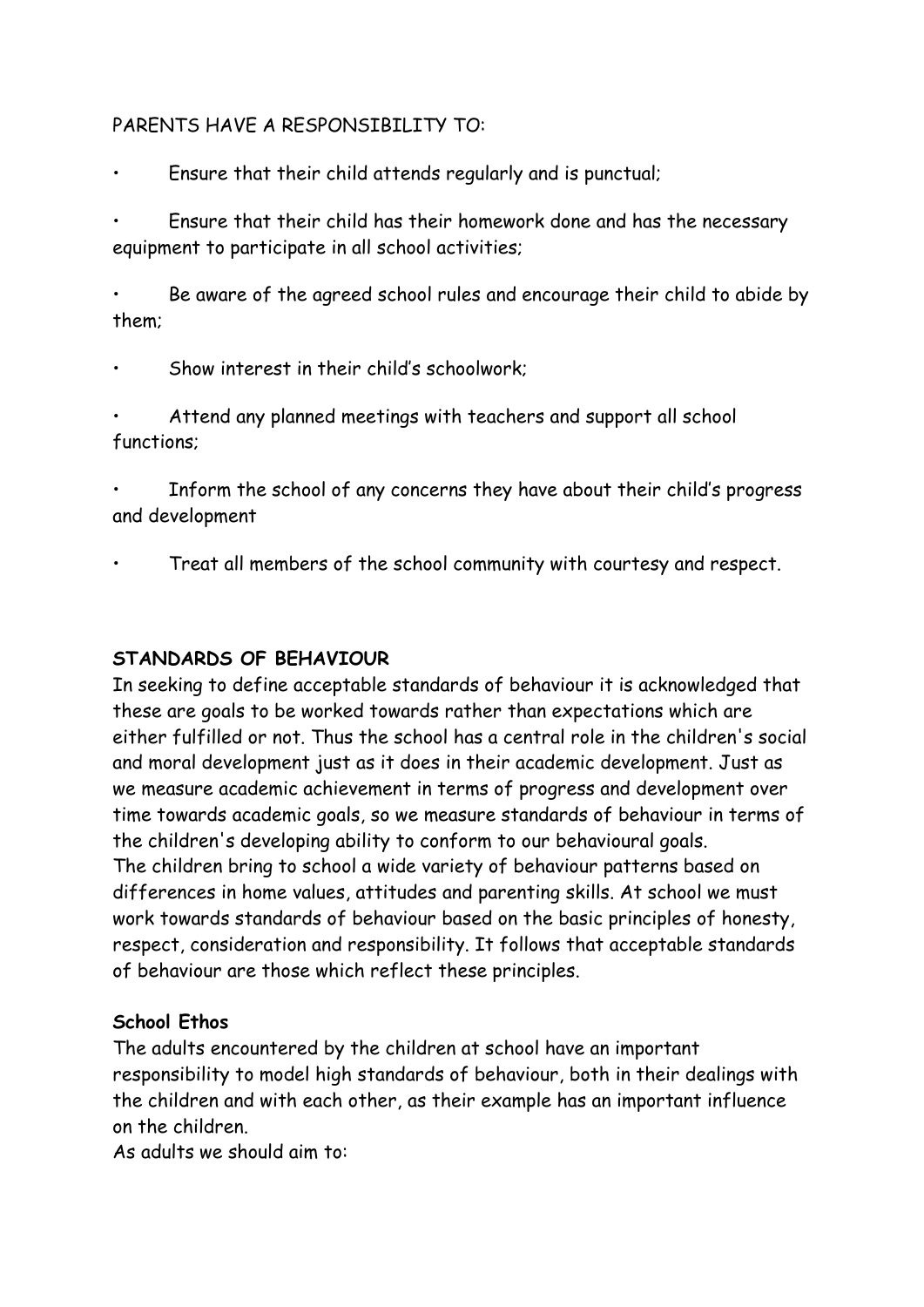- create a positive climate with realistic expectations;
- emphasise the importance of being valued as an individual within the group;
- promote, through example, honesty and courtesy;
- provide a caring and effective learning environment;
- encourage relationships based on kindness, respect and understanding of the needs of others;
- ensure fair treatment for all regardless of age, gender, race, ability and disability;
- show appreciation of the efforts and contribution of all.

#### **The Curriculum and Learning**

We believe that an appropriately structured curriculum and effective learning contribute to good behaviour. Thorough planning for the needs of individual pupils, the active involvement of pupils in their own learning, and structured feed- back all help to avoid the alienation and disaffection which can lie at the root of poor behaviour.

It follows that lessons should have clear objectives, understood by the children, and differentiated to meet the needs of children of different abilities. Marking and record keeping can be used both as a supportive activity, providing feed-back to the children on their progress and achievements, and as a signal that the children's efforts are valued and that progress matters.

#### **Classroom Management**

Classroom management and teaching methods have an important influence on children's behaviour. The classroom environment gives clear messages to the children about the extent to which they and their efforts are valued. Relationships between teacher and children, strategies for encouraging good behaviour, arrangements of furniture, access to resources and classroom displays all have a bearing on the way children behave.

Classrooms should be organised to develop independence and personal initiative. Furniture should be arranged to provide an environment conducive to on-task behaviour. Materials and resources should be arranged to aid accessibility and reduce uncertainty and disruption. Displays should help develop self-esteem through demonstrating the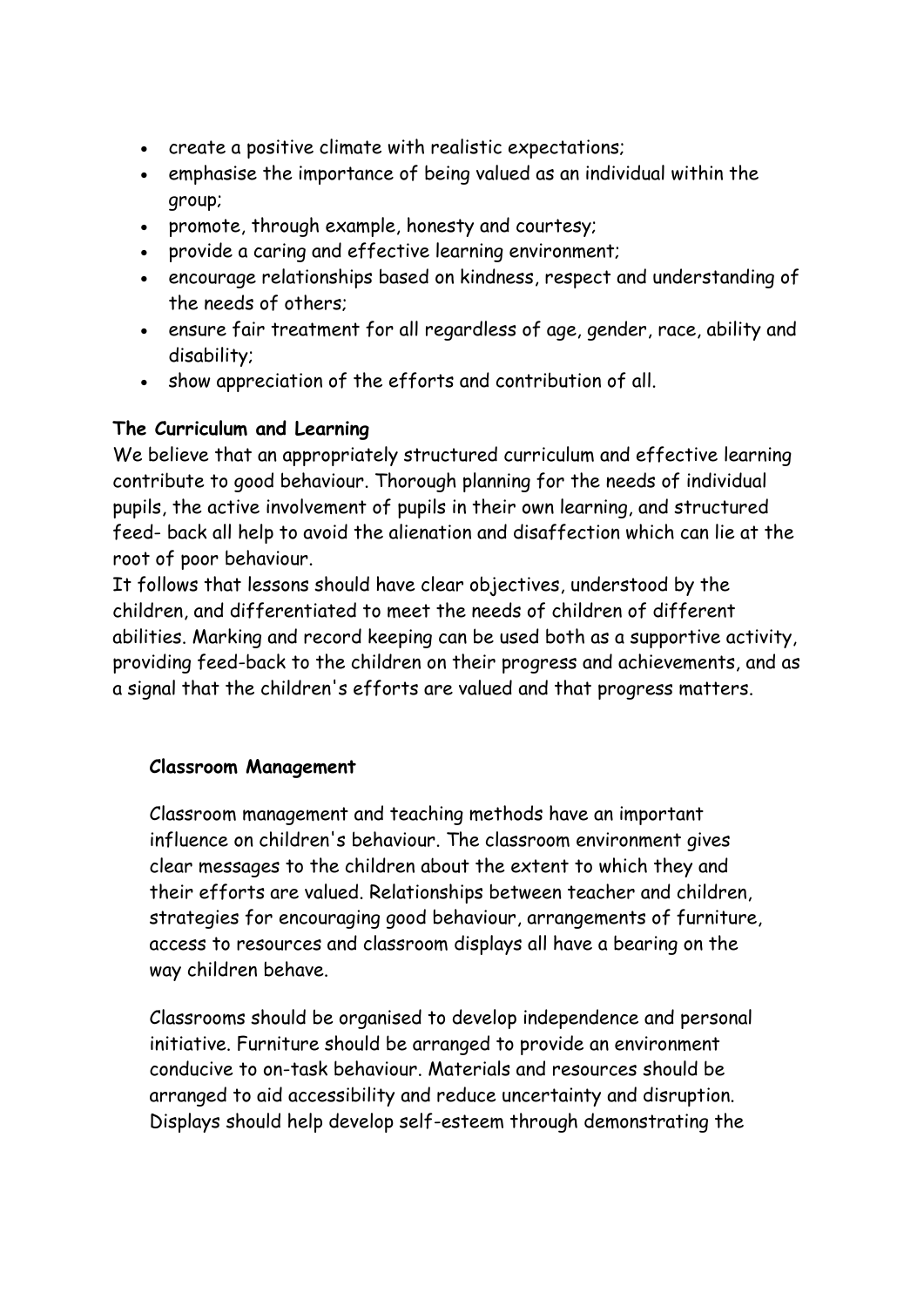value of every individual's contribution, and overall the classroom should provide a welcoming environment.

Teaching methods should encourage enthusiasm and active participation for all. Lessons should aim to develop the skills, knowledge and understanding which will enable the children to work and play in cooperation with others. Praise should be used to encourage good behaviour as well as good work. Criticism should be a private matter between teacher and child to avoid resentment.

#### **Rules and Procedures**

Rules and procedures should be designed to make clear to the children how they can achieve acceptable standards of behaviour.

Rules and procedures should:

- be consulted, agreed and shared amongst all parties
- be kept to a necessary minimum;
- be positively stated, telling the children what to do rather than what not to do;
- actively encourage everyone involved to take part in their development;
- have a clear rationale, made explicit to all;
- be consistently applied and enforced;
- promote the idea that every member of the school has responsibilities towards the whole.

#### **Our Basic School Rules**

- Walk quietly at all times inside the school building.
- Be kind and helpful to everyone.
- Take care of your own and all other property.
- Put all litter in the bins.
- Wear your school uniform with pride.

#### **Classroom Rules**

Each teacher will consult with his/her class to devise a set of rules appropriate for their class.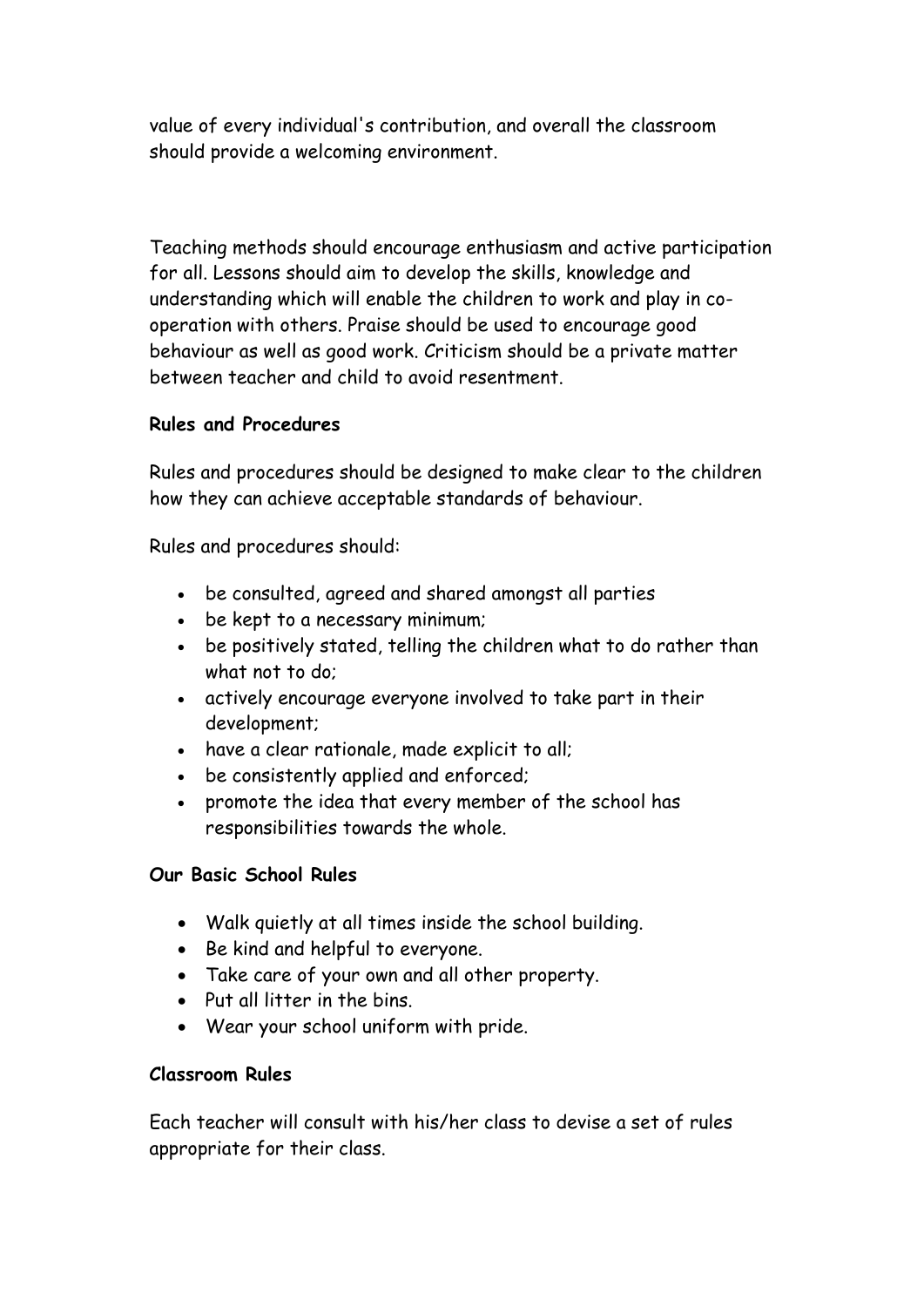#### **Playground Rules**

- Play safely with care
- We are kind to each other and avoid play which causes physical and emotional distress.
- Pupils who need to go to the toilet do so before going on to the playground.
- Stay in your own play area.
- Respond immediately to the bell and line up quietly
- Put all litter in the bin.
- Show respect to all supervisors.

#### **Canteen Rules**

We want to be safe in the Canteen, so:

- We line up in an orderly way at the hatch
- We sit safely on our seats
- We always walk quietly
- We handle all equipment safely

We want to be happy and enjoy our food so:

- We ask politely for the food we want
- We show good manners to all staff
- We talk quietly to those beside us
- We show kindness and care for each other
- We eat our own food and let others enjoy their meal.

When we finish our food:

- We tidy our place and put in our chair
- We walk to our lines and talk softly to friends
- We walk in line from the canteen

#### **Expectations**

- We come to school ready for work
- Be punctual at all times
- Be ready for lessons homework done and books out, prepared to start as soon as the teacher begins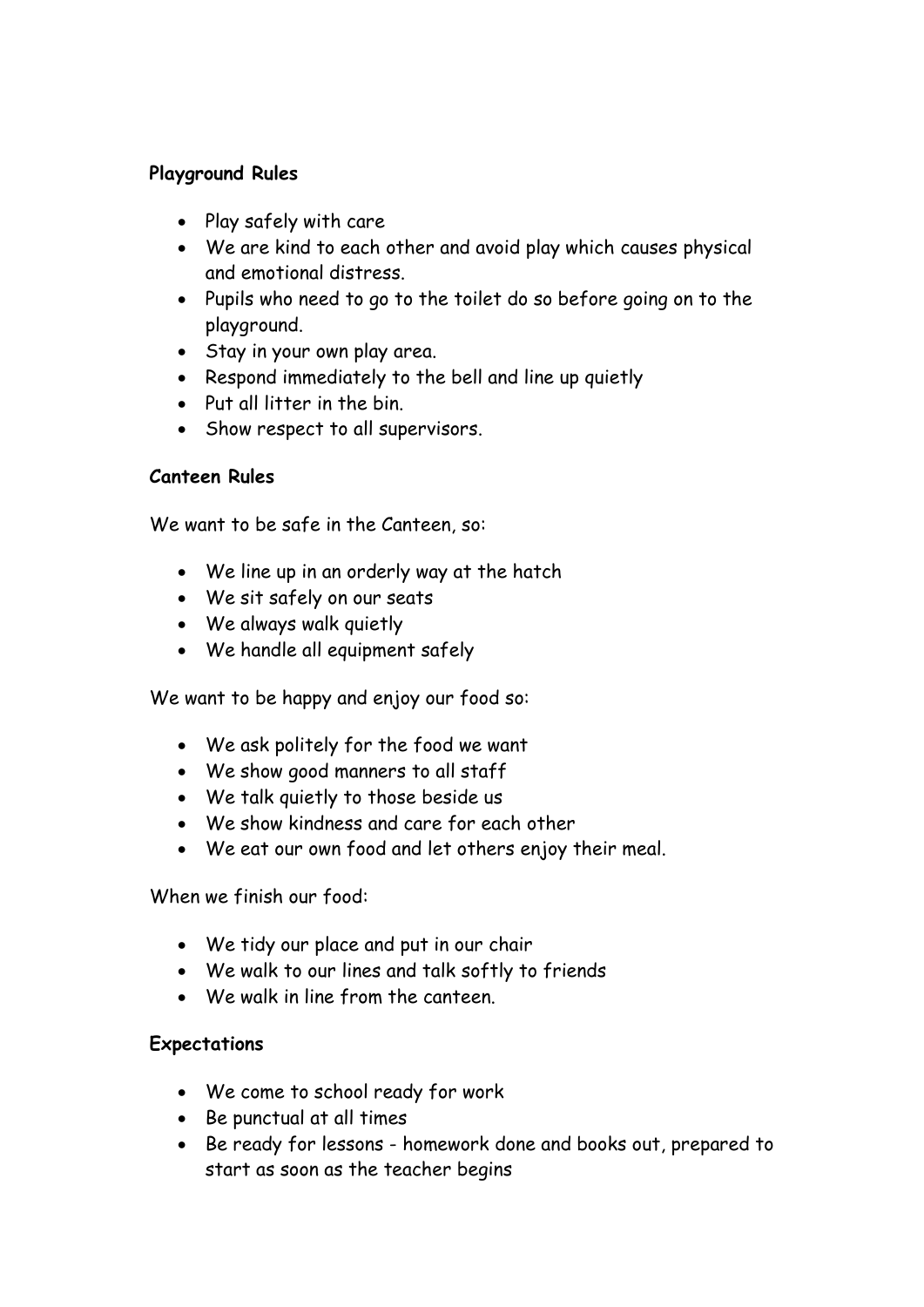- Clear up after lessons, break, lunch
- Respect the environment classrooms, toilets, furniture, equipment, playground, trees, plants etc.
- Play fairly.
- Respect everyone's rights and authority.
- Be courteous to visitors to the school.
- Co-operate with teachers at all times.

#### **Not Allowed**

The following are forbidden at Nazareth House:

- Truancy.
- Physical violence.
- Threatening behaviour.
- Damage to property.
- Theft of property.
- Leaving litter.
- Discrimination.

#### **Rewards**

Our emphasis is on rewards to reinforce good behaviour, rather than on failures. We believe that rewards have a motivational role, helping children to see that good behaviour is valued. The commonest reward is praise, informal and formal, public and private, to individuals and groups. It is earned by the maintenance of good standards as well as by particularly noteworthy achievements. This is as true for adults as for children. Rates of praise for behaviour should be as high as for work.

Rewards include:

- Verbal praise from teacher
- Sent to another class or VP/Principal for praise
- Stickers
- Responsibility in class and within Key Stage
- Note home to parent/quardian
- Text message to parent/guardian
- Stars of the week for Key Stages 1 and 2
- Lunchtime rewards for good behaviour
- Golden time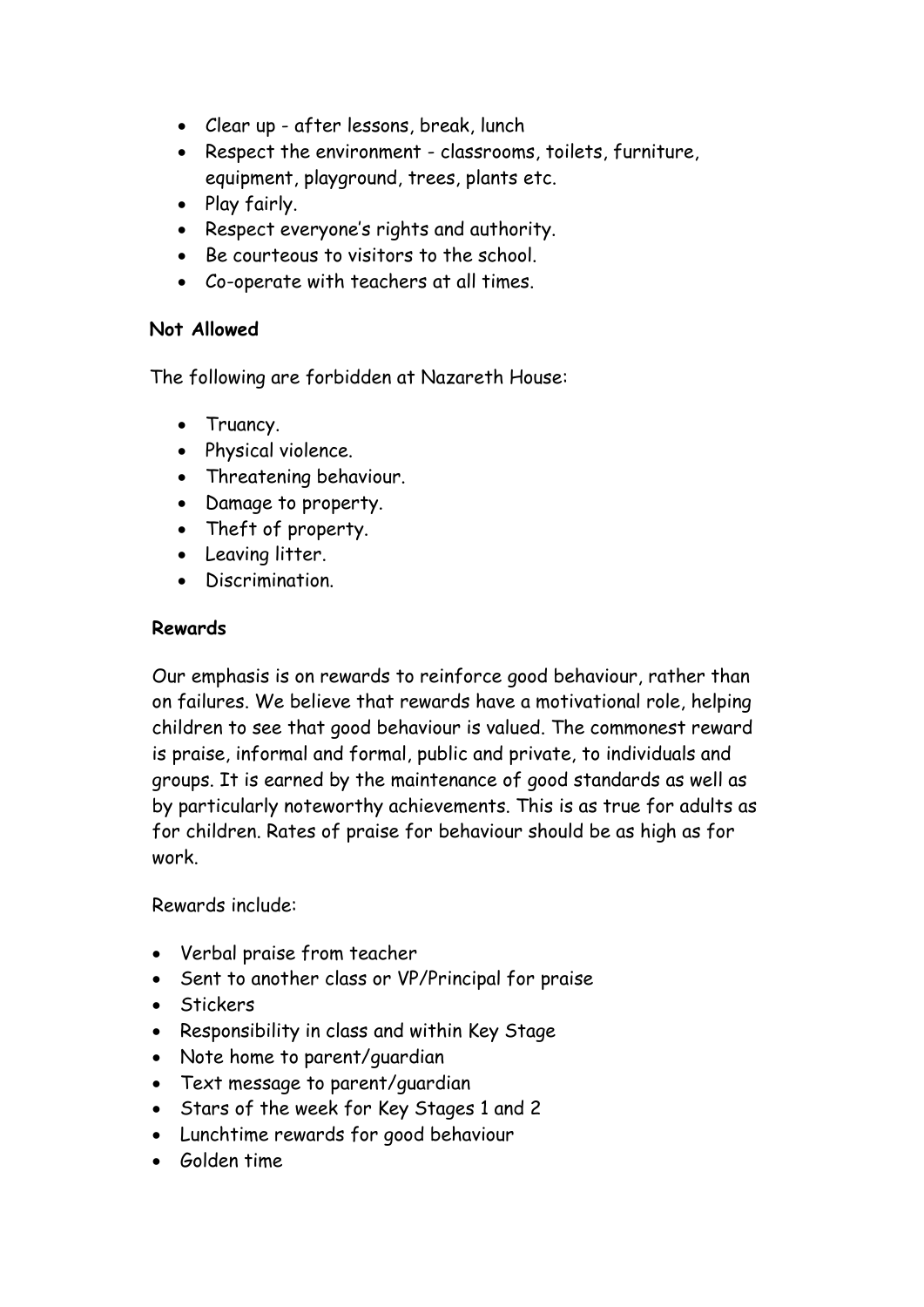Extra play for best behaved class on playground

#### **Sanctions**

Although rewards are central to the encouragement of good behaviour, realistically there is a need for sanctions to register the disapproval of unacceptable behaviour and to protect the security and stability of the school community. In an environment where respect is central, loss of respect, or disapproval, is a powerful penalty.

The use of sanctions should be characterised by certain features: -

- It must be clear why the sanction is being applied.
- It must be made clear what changes in behaviour are required to avoid future sanctions.
- Group sanctions should be avoided as they breed resentment.
- There should be a clear distinction between minor and major offences.
- **It should be the behaviour rather than the person that is punished**.

Sanctions range from expressions of disapproval, through withdrawal of privileges, to referral to the Vice-Principal/Principal, letters to parents and, ultimately and in the last resort, exclusion (following C.C.M.S. guidelines Appendix1). Most instances of poor behaviour are relatively minor and can be adequately dealt with through minor sanctions. It is important that the sanction is not out of proportion to the offence.

Examples of possible sanctions:

- Verbal warning from Teacher
- Sent to another teacher within the year group
- Where appropriate teacher speaks to parents
- Verbal/written apology
- Teacher shadowing at break time
- Lunch/break time detention
- KS1 pupils stay in class with KS2 teachers and KS2 pupils stay in class with KS1 teachers

Each class teacher must ensure that a pupil arrives at the relevant classroom with appropriate task/tasks to be carried out. For persistent inappropriate behaviour parents will be contacted to engage their support to deal with any persistent or out of character poor behaviour. This contact will be initiated by the class teacher and followed up by the Vice Principal or Principal if necessary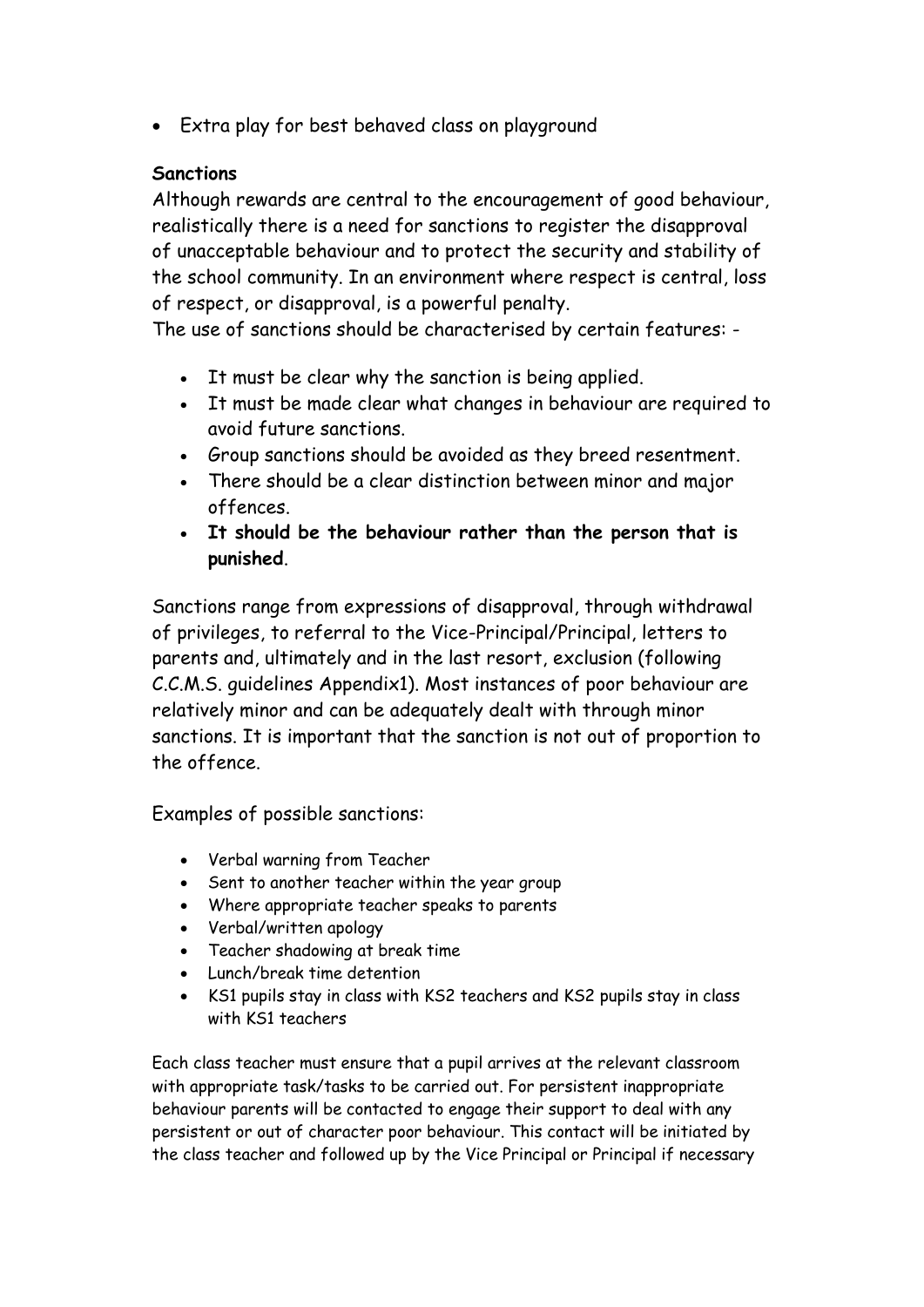A further sanction may then be imposed after consultation with parents.

In the unlikely event of continued significant bad behaviour, pupils will be excluded from School Trips or from representing the school.

Where anti-social, disruptive or aggressive behaviour is frequent sanctions alone are ineffective. In such cases careful evaluation of the curriculum on offer, classroom organisation and management, and whole school procedures should take place to eliminate these as contributory factors. Additional specialist help and advice from the Educational Psychologist or Child Guidance Service may be necessary. This possibility should be discussed with the Principal.

#### **Communication and parental partnership**

We give high priority to clear communication within the school and to a positive partnership with parents since these are crucial in promoting and maintaining high standards of behaviour.

Where the behaviour of a child is giving cause for concern it is important that all those working with the child in school are aware of those concerns, and of the steps which are being taken in response. The key professional in this process of communication is the class teacher who has the initial responsibility for the child's welfare. Early warning of concerns should be communicated to the Principal so that strategies can be discussed and agreed before more formal steps are required.

A positive partnership with parents is crucial to building trust and developing a common approach to behaviour expectations and strategies for dealing with problems. Parental participation in many aspects of school life is encouraged. This participation assists the development of positive relationships in which parents are more likely to be responsive if the school requires their support in dealing with difficult issues of unacceptable behaviour.

The school will communicate policy and expectations to parents. Where behaviour is causing concern parents will be informed at an early stage, and given an opportunity to discuss the situation. Parental support will be sought in devising a plan of action within this policy, and further disciplinary action will be discussed with the parents. Further to Staff Assertive Discipline Training and in line with our policy all classes develop their own Positive Behaviour Plan and strategies in consultation with children and parents.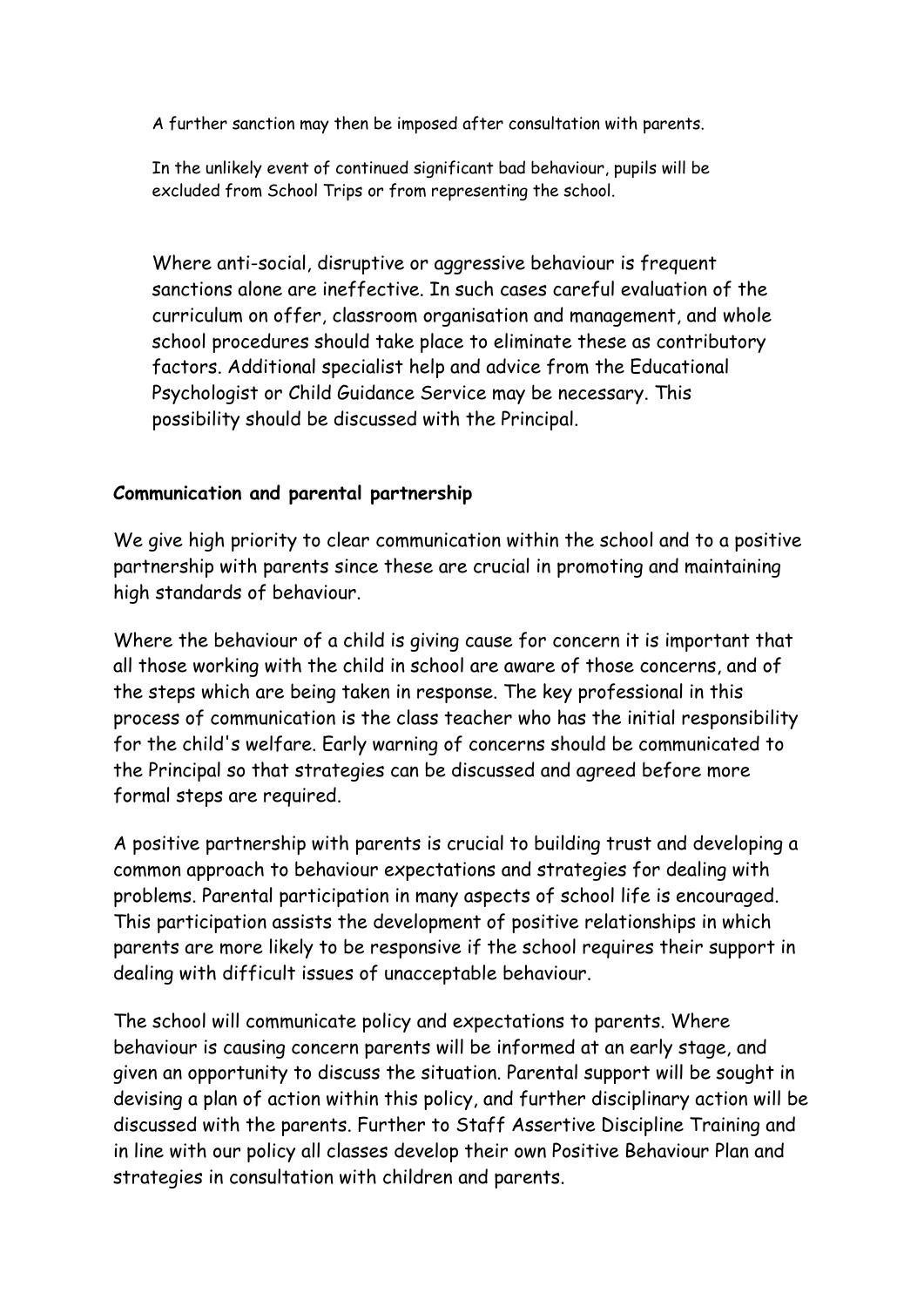Our Behaviour Policy is modelled on the "Assertive Discipline" Procedures where rewards and sanctions are negotiated and agreed by all.

## Appendix 1

Under the provisions of the Education Reform (Northern Ireland) Order 1989 and the Education and Libraries (NI) Order 1993 and in the pursuance thereof and of the Regulations contained in SR No 99 of 1995 or any statutory modification thereof, the CCMS hereby makes the following Scheme for the suspension and expulsion of pupils attending Catholic maintained schools.

## — SUSPENSION —

The suspension of a pupil from school is a severe sanction which can only be proposed where the pupil's behaviour is presenting serious difficulties to the school and where suspension is considered to be in the best interests of the school/pupil.

In normal circumstances, suspension should only be considered after reasonable attempts have been made to modify the pupil's behaviour in the school.

## REGULATIONS GOVERNING SUSPENSION

## NORMAL CIRCUMSTANCES

1. A pupil may be suspended from the school only by the Principal\*. 2. An initial or subsequent period of suspension shall not exceed five school days.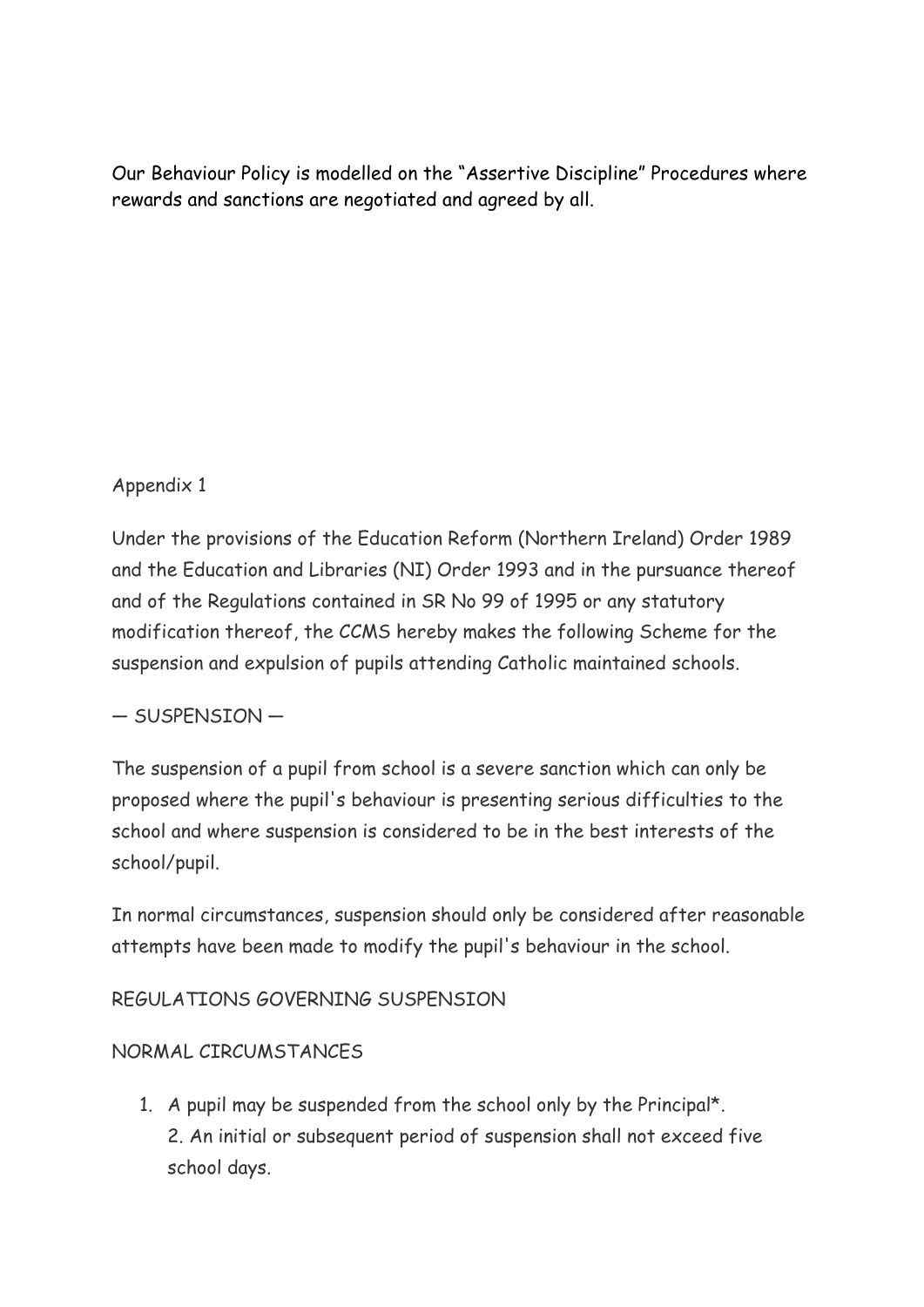3. Where a suspension is to be extended notification of, and the reasons for, the extension shall be sent in writing to the parent/guardian before the expiry of the current suspension.

4. A pupil may be suspended from school for no more than 45 school days in any one school year.

5. Notification of suspensions must be given to the parent/guardian of the pupil, to the Chairman of the Board of Governors, to the local Diocesan Administrator of CCMS and to the designated officer of the local Education and Library Board.

\* "Principal" includes, where the Principal is absent or otherwise unavailable, the Vice-Principal or other person for the time being performing the duties of Principal.

#### **EXCEPTIONAL CIRCUMSTANCES**

In exceptional circumstances and because of the grave nature of - or the gross extent of - any behaviour, a pupil may be suspended immediately.

1. The Principal must ensure that in such cases steps are taken for the safe delivery of the pupil so suspended to the parent/guardian or if he/she is not available to a person who in the reasonable opinion of the Principal, or his/her nominee, will be able to accept responsibility for the custody of the pupil.

2. In the case of such suspension the pupil shall be regarded by the school as being in the care of the parent/guardian as soon as he/she leaves the school premises or, if appropriate, is delivered into the custody of the parent/guardian or to a person who accepts responsibility for him/her.

3. Notification of suspensions must be given to the parent/guardian of the pupil, to the Chairman of the Board of Governors, to the local Diocesan Administrator of CCMS and to the designated officer of the local Education and Library Board.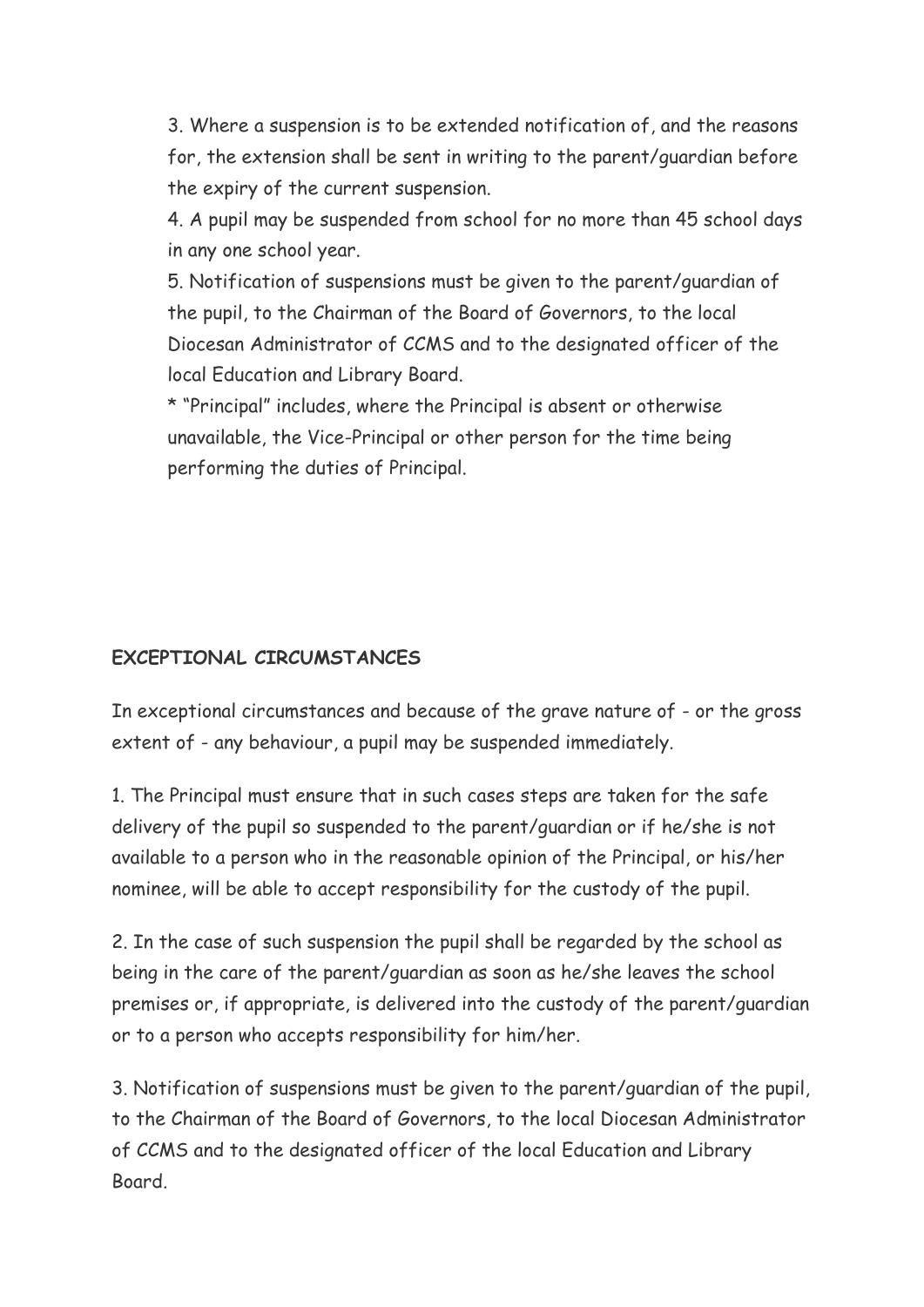## IN BOTH NORMAL AND EXCEPTIONAL CIRCUMSTANCES THE FOLLOWING PROCEDURES MUST BE FOLLOWED:

### **PROCEDURES GOVERNING ALL SUSPENSIONS**

Where a pupil is suspended from school, whether initially or by way of extension to an existing suspension, the Principal must immediately:

1. give written notification of the reasons for and the duration of the suspension to the parent/guardian of the pupil, the Chairman of the Board of Governors, the local Diocesan Administrator of CCMS and to the designated officer of the local Education and Library Board.;

2. inform the parent/guardian that his/her child shall be regarded by the school as being in his/her care from the end of the school day in which suspension takes effect and for the duration of the period of suspension and of any renewal thereof; (In the case of suspension in exceptional circumstances, Par. 2 above will apply.)

3. ensure that the letter informing the parent/guardian of the suspension is delivered to the parent/ guardian as soon as is practically possible, and if at all possible on the same day as the suspension is imposed. A copy of this letter must be posted by first class post, with proof of posting, on the same day to the parent/guardian;

4. inform the parent/guardian that, during the period of suspension, work for the child will be available for collection at the school;

5. invite the parent/guardian to visit the school to discuss the pupil's behaviour.

#### **— EXPULSION —**

The expulsion of a pupil from a Catholic maintained school is the most serious disciplinary action that can be applied to a pupil. The Council for Catholic Maintained Schools would want the expelling Board of Governors to be satisfied that the reasonable options and alternative strategies had been considered before it made its final decision.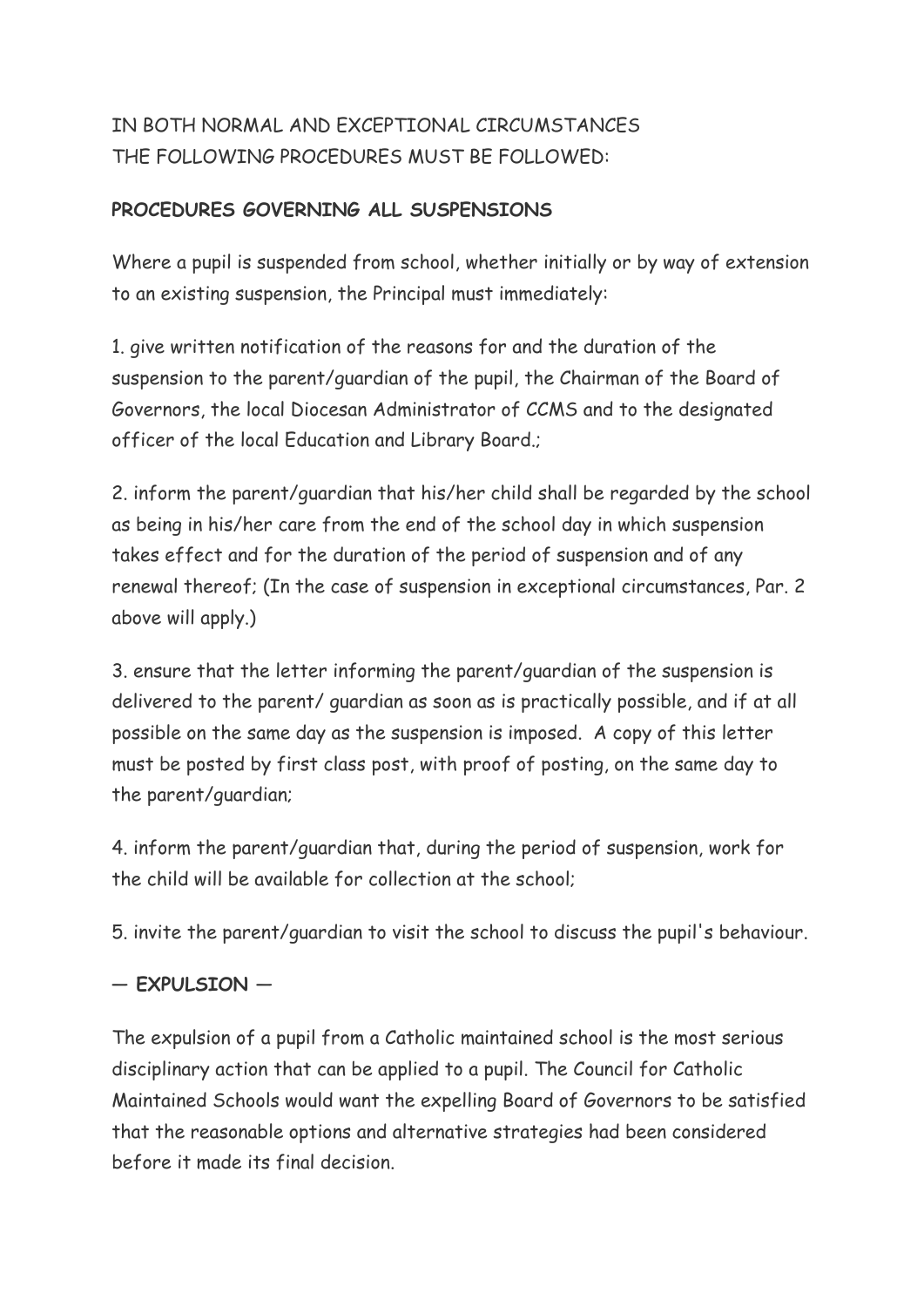## **REGULATIONS GOVERNING EXPULSIONS**

1. A pupil shall not be expelled from a school otherwise than by the Board of Governors.

2. A pupil may be expelled from a school only after serving a period of suspension.

3. The decision whether or not to expel a pupil from school shall be made only after: -

(i) consultation has taken place between the Principal, parent/guardian of the pupil, a duly authorised officer of CCMS, the Chairman of the Board of Governors of the school and the duly authorised representative of the relevant Education and Library Board. These consultations shall include consideration of the future provision of suitable education for the pupil concerned;

(ii) an opportunity has been offered to the parent/guardian of the child to make representation to the Board of Governors in relation to the pupil and the circumstances surrounding possible expulsion. In addition, the Board of Governors will be prepared to consider written documentation submitted by the parent.

A refusal on the part of the pupil's parent/guardian to take part in such procedures shall not prevent a pupil from being expelled.

4. No pupil shall be expelled by a Board of Governors unless the Governors are satisfied, on considering all the evidence available to them, that the pupil has failed to meet the school's minimum required standards of behaviour and the Governors are further satisfied that expulsion is the appropriate sanction. 5. The Principal in writing shall draw the specific attention of the parent/guardian or the pupil, where he/she has attained the age of eighteen, to his/her right of appeal to an Appeals Tribunal against the decision of the Board of Governors under Article 49 of the Education and Libraries (NI) Order 1986 as amended by Article 39 of the Education and Libraries (NI) Order 1993. In particular, the Principal shall provide the parent/guardian with the address and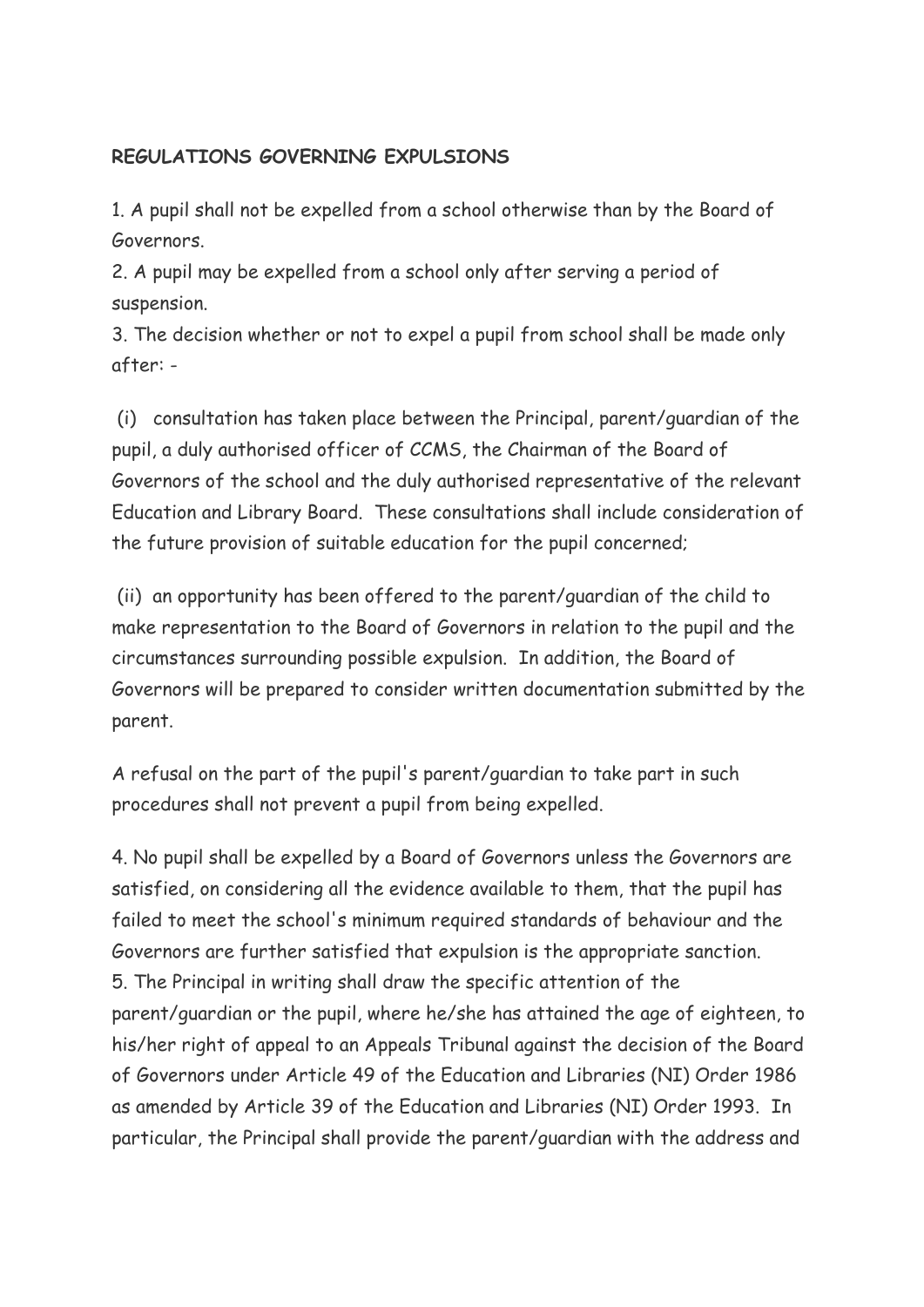telephone number of the particular Education and Library Board which has responsibility for making arrangements for hearing the appeal.

#### **PROCEDURES FOR EXPULSION**

1. Where the Principal considers it appropriate he/she shall convene a special consultative meeting to which the following people shall be invited:

m Principal

m Parent/Guardian

m authorised officer of CCMS (local Diocesan Administrator)

m Chairman of the Board of Governors of the school

m authorised officer of the local Education and Library Board

This meeting shall consider the future provision of suitable education for the pupil concerned together with the possibility of expulsion from the school.

2. The Board of Governors shall convene a special meeting to consider

• the report from the Chairman of the Board of Governors

the submission from the parent/guardian who has been invited to the meeting and who has been informed in advance of the purpose of the meeting.

 Following consideration of all the evidence available to them and after the parent/guardian has left the meeting the Board of Governors shall make its decision.

3. If the Board of Governors has decided to expel the pupil, the Principal - on its behalf - shall, on completion of the expulsion procedure, forthwith notify in writing particulars of the said expulsion to the parent/guardian of the pupil, to the local Diocesan Administrator of CCMS, and to the designated officer of the relevant Education and Library Board.

4. The Principal shall, in writing, draw the specific attention of the parent/guardian, or to the pupil where he/she has attained the age of eighteen, to the right of appeal to an Appeals Tribunal against the decision of the Board